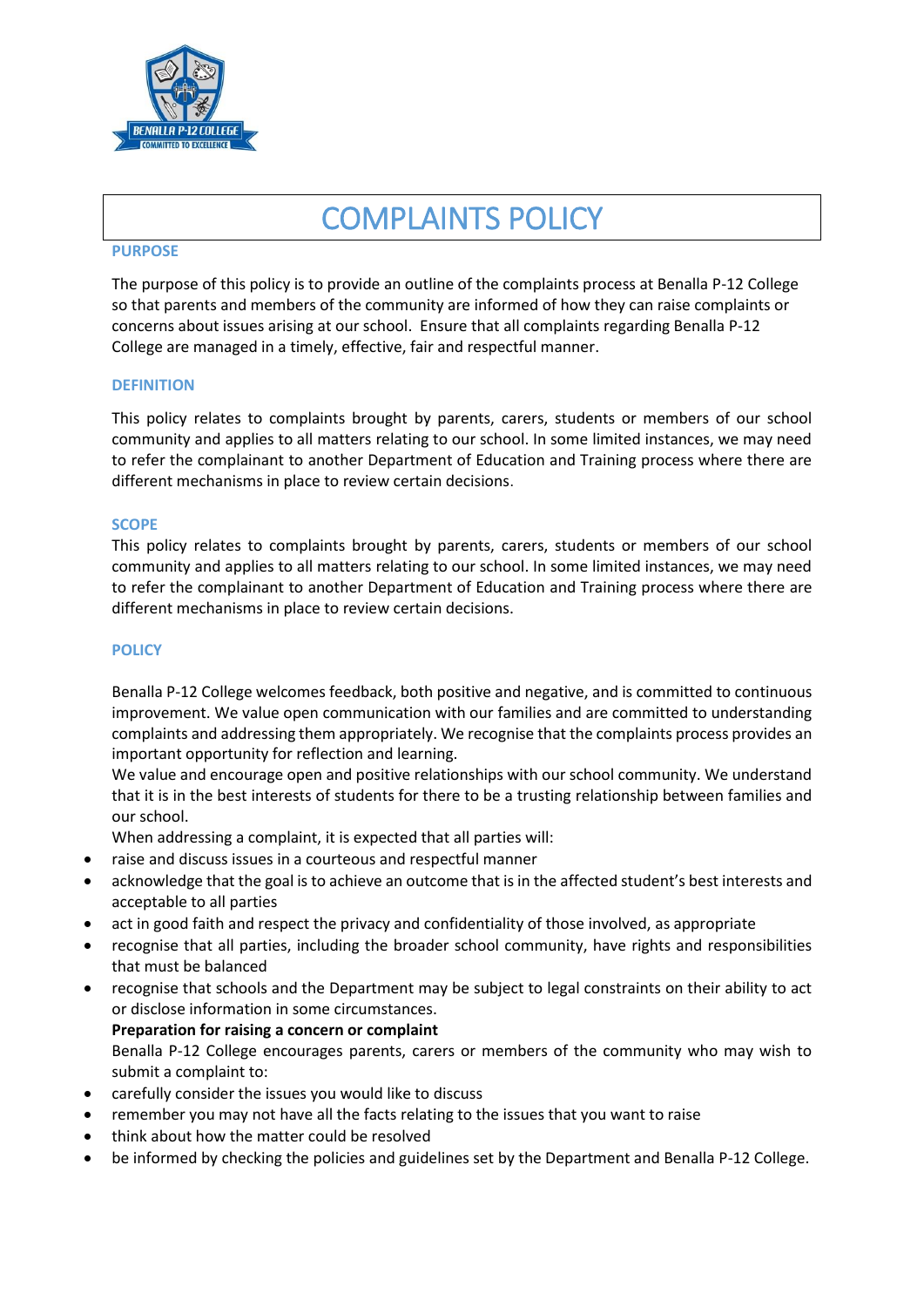## **Complaints process**

Benalla P-12 College is always happy to discuss with parents/carers and community members any concerns that they may have. Concerns in the first instance should be directed to your child's teacher, Year Level Co-ordinator or Sub-school Leader. Where possible, school staff will work with you to ensure that your concerns are appropriately addressed.

Where concerns cannot be resolved in this way, parents or community members may wish to make a formal complaint to the College Principal.

If you would like to make a formal complaint, in most cases, depending on the nature of the complaint raised, our school will first seek to understand the issues and will then convene a resolution meeting with the aim of resolving the complaint together. The following process will apply:

- 1. **Complaint received:** Please either email, telephone or arrange a meeting through the front office with the College Principal to outline your complaint so that we can fully understand what the issues are. We can discuss your complaint in a way that is convenient for you, whether in writing, in person or over the phone.
- 2. **Information gathering:** Depending on the issues raised in the complaint, the Principal may need to gather further information to properly understand the situation. This process may also involve speaking to others to obtain details about the situation or the concerns raised.
- 3. **Response:** Where possible, a resolution meeting will be arranged with the Principal to discuss the complaint with the objective of reaching a resolution satisfactory to all parties. If after the resolution meeting we are unable to resolve the complaint together, we will work with you to produce a written summary of the complaint in the event you would like to take further action about it. In some circumstances, the Principal may determine that a resolution meeting would not be appropriate. In this situation, a response to the complaint will be provided in writing.
- 4. **Timelines:** Benalla -12 College will acknowledge receipt of your complaint as soon as possible (usually within 48 hours) and will seek to resolve complaints in a timely manner. Depending on the complexity of the complaint, Benalla P-12 College may need some time to gather enough information to fully understand the circumstances of your complaint. We will endeavour to complete any necessary information gathering and hold a resolution meeting where appropriate within 10 working days of the complaint being raised. In situations where further time is required, Benalla P-12 College will consult with you and discuss any interim solutions to the dispute that can be put in place.

## **Resolution:**

Where appropriate, Benalla P-12 College may seek to resolve a complaint by:

- an apology or expression of regret
- a change of decision
- a change of policy, procedure or practice
- offering the opportunity for student counselling or other support
- other actions consistent with school values that are intended to support the student, parent and school relationship, engagement, and participation in the school community.

In some circumstances, Benalla P-12 may also ask you to attend a meeting with an independent third party, or participate in a mediation with an accredited mediator to assist in the resolution of the dispute.

## **Escalation**

If a parent or community member is not satisfied that their complaint has been resolved by the school, or if their complaint is about the Principal, then the complaint should be referred to the Department of Education and Training – North Eastern Victorian Region by contacting nevr@edumail.vic.gov.au Phone: 1300 333 231

Benalla P-12 College may also refer a complaint to Department of Education and Training – North Eastern Victorian Region if we believe that we have done all we can to address the complaint.

For more information about the Department's *Parent Complaints* policy, including the role of the Regional Office, please see: [Parent complaints policy.](http://www.education.vic.gov.au/Documents/school/principals/spag/community/policyparentsconcerns.pdf)

### **FURTHER INFORMATION AND RESOURCES**

*Statement of Values Communication with School Staff*